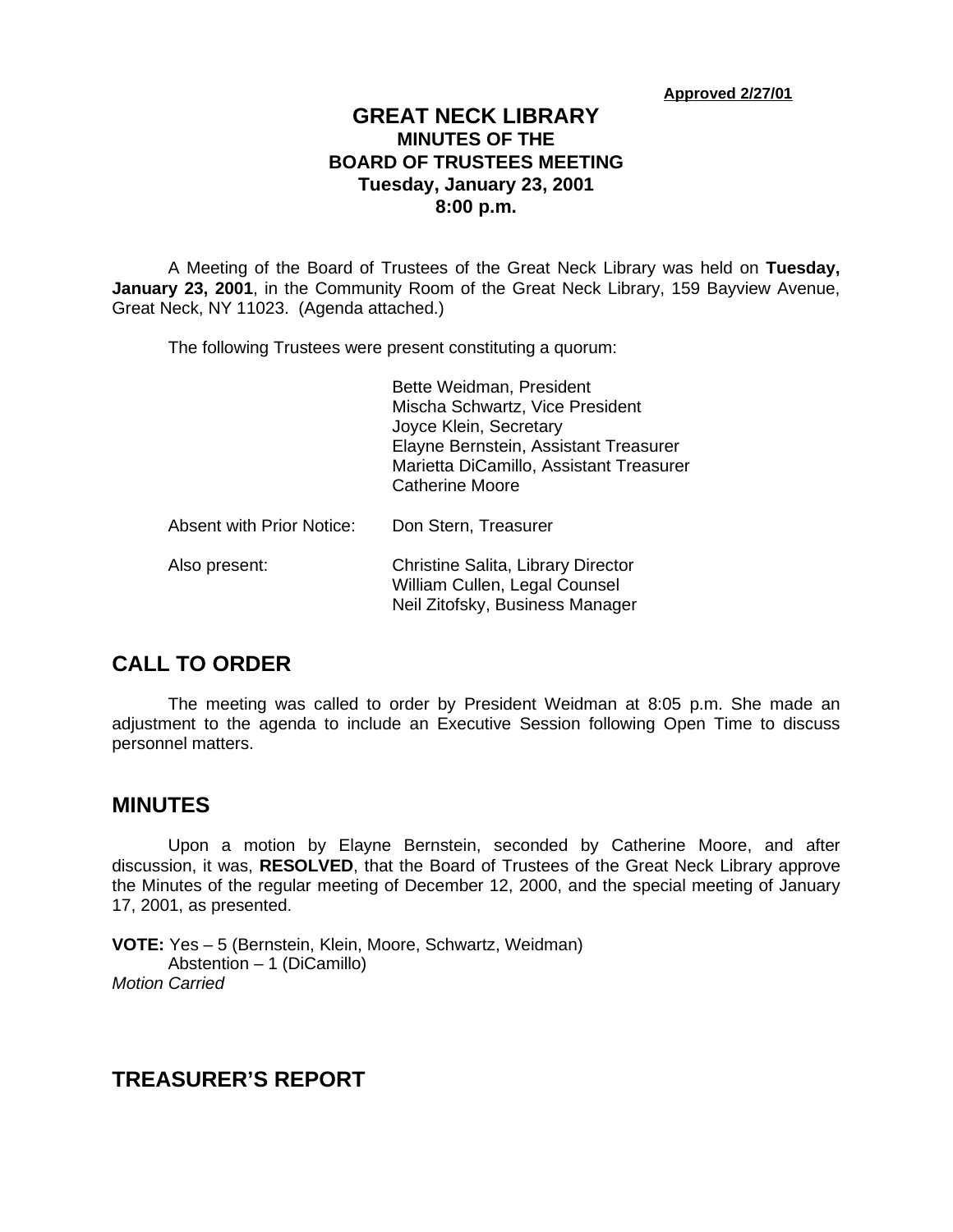During the month of December, 2000, revenue received was \$931,908.73. Total expenses were \$522,261.32.

At the close of business, December 31, 2000, total unadjusted operating fund holdings were \$1,440,554.24 which were on deposit at HSBC and The Bank of New York, and in Petty Cash funds at Main and the Branches. This compares to the unadjusted December 31, 1999, balance of \$1,271,421.54.

Additionally, the unadjusted balance of the Main Building and Special Services fund was \$1,097,099.25; the Automated Library fund was \$124,545.24; the Restricted Gift fund was \$42,843.96; the Branch and Special Services fund was \$121,583.40. These funds totaled \$1,386,071.85 on December 31, 2000. The December 31, 1999, unadjusted total was \$1,400,421.05.

Upon a motion by Elayne Bernstein, seconded by Mischa Schwartz, and after discussion, it was, **RESOLVED,** that the Board of Trustees of the Great Neck Library, accept the January 23, 2001, Treasurer's Report with the Personnel Changes of December 9, 2000, through January 19, 2001.

**VOTE:** Yes – 6 (Bernstein, DiCamillo, Klein, Moore, Schwartz, Weidman) *Motion Carried Unanimously*

Upon a motion by Elayne Bernstein, seconded by Mischa Schwartz, and after discussion, it was, **RESOLVED,** that the Board of Trustees of the Great Neck Library authorize the Treasurer to pay the persons named in the Check Register dated December 9, 2000, through January 19, 2001, Paid-Checks numbered 21316 through 21512, and To-Be-Paid Checks numbered 21513 through 21576, the sums set against their respective names, amounting in the aggregate to \$260,298.26

**VOTE:** Yes – 6 (Bernstein, DiCamillo, Klein, Moore, Schwartz, Weidman) *Motion Carried Unanimously*

## **REPORTS**

Director's Report (attached hereto)

## **OLD BUSINESS**

#### American Library Association Conference

Upon a motion by Mischa Schwartz, seconded by Joyce Klein**,** and after discussion, it was, **RESOLVED,** that the Board of Trustees of the Great Neck Library authorize the attendance of three staff members at the 2001 American Library Association Annual Conference to be held in San Francisco in mid-June, 2001, at a total cost not to exceed \$5,700, to be charged to the Travel-Conference & Meeting budget line.

**VOTE:** Yes – 6 (Bernstein, DiCamillo, Klein, Moore, Schwartz, Weidman)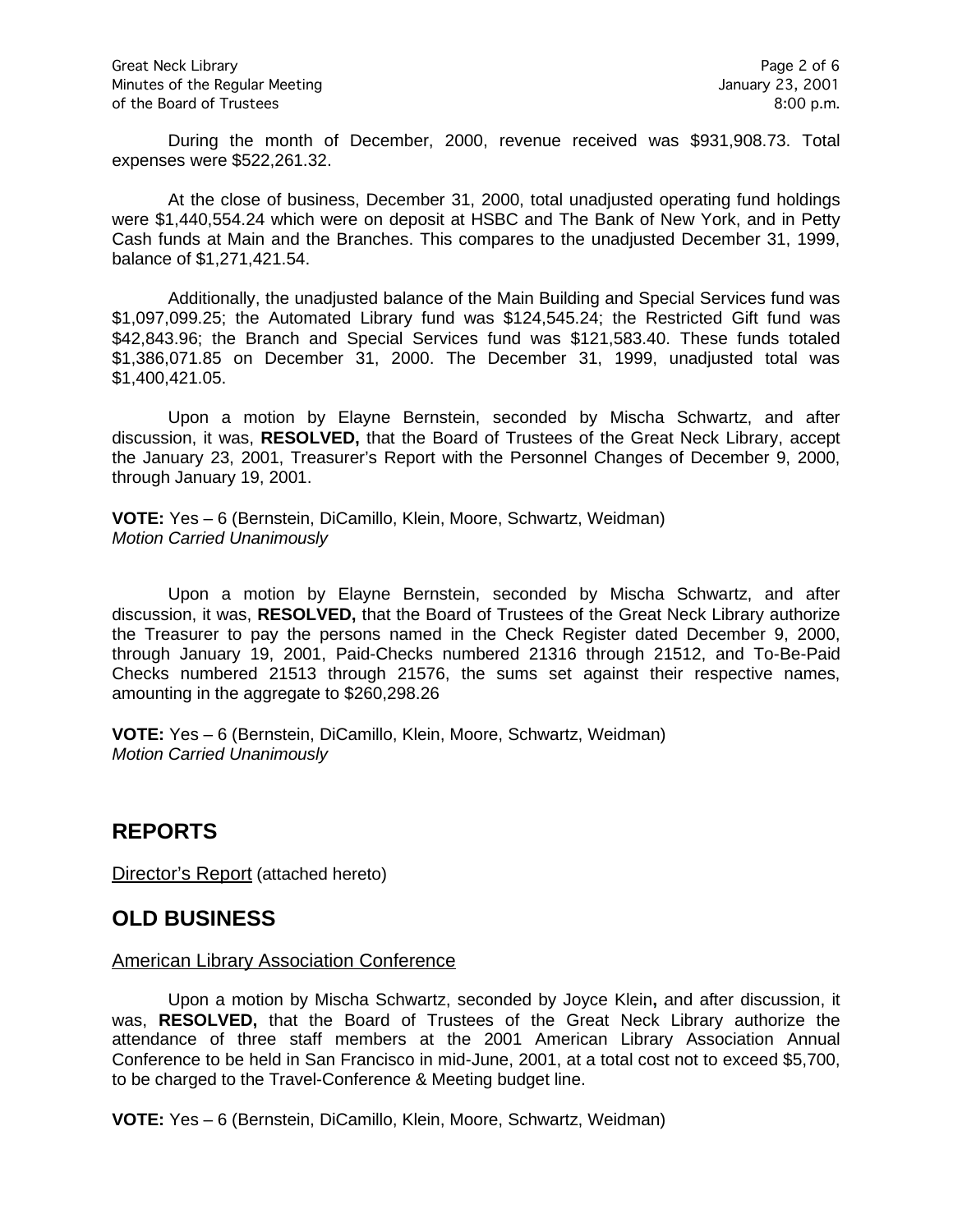*Motion Carried Unanimously*

#### Library Pages – Hourly Rate Adjustment

Upon a motion by Elayne Bernstein, seconded by Joyce Klein**,** and after discussion, it was, **RESOLVED,** that the Board of Trustees of the Great Neck Library approve an adjustment of the hourly page rate per the attached Page Salary Schedule dated January 16, 2001, with an effective date of February 5, 2001.

**VOTE:** Yes – 6 (Bernstein, DiCamillo, Klein, Moore, Schwartz, Weidman) *Motion Carried Unanimously*

#### Cleaning Service

Upon a motion by Mischa Schwartz, seconded by Elayne Bernstein**,** and after discussion, it was, **RESOLVED,** that the Board of Trustees of the Great Neck Library authorize the engagement of City Wide General Cleaning and Maintenance Service, Inc., in accordance with their proposal dated January 17, 2001, in the amount of \$2,080 per month to be charged to the Service Contracts budget line on a monthly basis.

Upon a motion by Mischa Schwartz, seconded by Elayne Bernstein**,** and after discussion, it was, **RESOLVED,** that the Board of Trustees of the Great Neck Library authorize the transfer of \$25,000 from the Maintenance Salaries budget line to the Service Contracts Budget line.

**Public Comment:** *Murray Wallach, Harriett Fargnoli*

**VOTE:** Yes – 6 (Bernstein, DiCamillo, Klein, Moore, Schwartz, Weidman) *Motion Carried Unanimously*

#### Excessed Equipment

Upon a motion by Joyce Klein, seconded by Mischa Schwartz**,** and after discussion, it was, **RESOLVED,** that the Board of Trustees of the Great Neck Library declare the equipment on the attached schedule excessed and authorize the Library Director to dispose of same in an appropriate manner.

**VOTE:** Yes – 6 (Bernstein, DiCamillo, Klein, Moore, Schwartz, Weidman) *Motion Carried Unanimously*

#### Computer Purchase

Upon a motion by Mischa Schwartz, seconded by Catherine Moore**,** and after discussion, it was, **RESOLVED,** that the Board of Trustees of the Great Neck Library authorize the purchase of an Apple PowerMac G4/466/128/30 computer and a Vewsonic 21" Monitor GS815 from CDWG at a cost not to exceed \$2,500, to be charged to the Computer Hardware budget line.

**VOTE:** Yes – 6 (Bernstein, DiCamillo, Klein, Moore, Schwartz, Weidman) *Motion Carried Unanimously*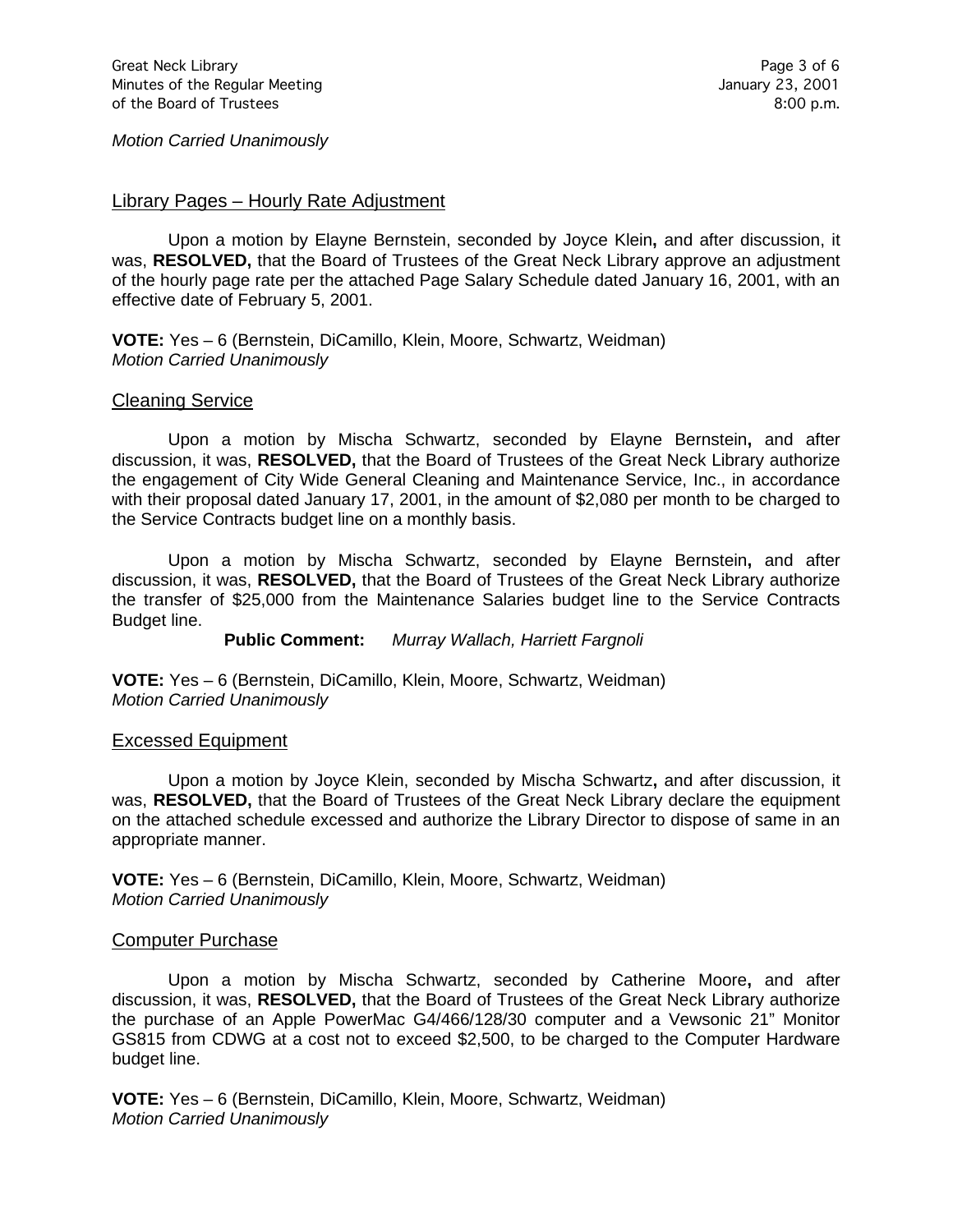# **NEW BUSINESS**

#### Policy Manual

Upon a motion by Mischa Schwartz, seconded by Joyce Klein**,** and after discussion, it was, **RESOLVED,** that the Board of Trustees of the Great Neck Library, upon the recommendation of the Policy and Bylaws Committee, approve the modifications to the Policy Manual as specified in the attached copy of the Policy Manual.

#### **Public Comment:** *Murray Wallach*

**VOTE:** Yes – 6 (Bernstein, DiCamillo, Klein, Moore, Schwartz, Weidman) *Motion Carried Unanimously*

Upon a motion by Mischa Schwartz, seconded by Elayne Bernstein**,** and after discussion, it was, **RESOLVED,** that the Board of Trustees of the Great Neck Library, upon the recommendation of Director Salita, approve the numbering system of the Policy Manual.

**VOTE:** Yes – 6 (Bernstein, DiCamillo, Klein, Moore, Schwartz, Weidman) *Motion Carried Unanimously*

The Board of Trustees expressed its thanks to Marjorie Malcolm for having typed the Policy Manual.

### **CORRESPONDENCE**

Ralene Adler spoke to her letter.

Harriette L. Giber – League of Women Voters, and Sylvia Hart were not present to speak to their letters.

## **OTHER BUSINESS**

Upon a motion by Elayne Bernstein, seconded by Bette Weidman**,** and after discussion, it was, **RESOLVED,** that the Board of Trustees of the Great Neck Library thank Director Salita and Department Head Joe Latini for their wonderful years of service to the Great Neck Library, and wish them both well.

Director replied, on behalf of Joe Latini and herself, that it was a privilege to associate with the Great Neck Library.